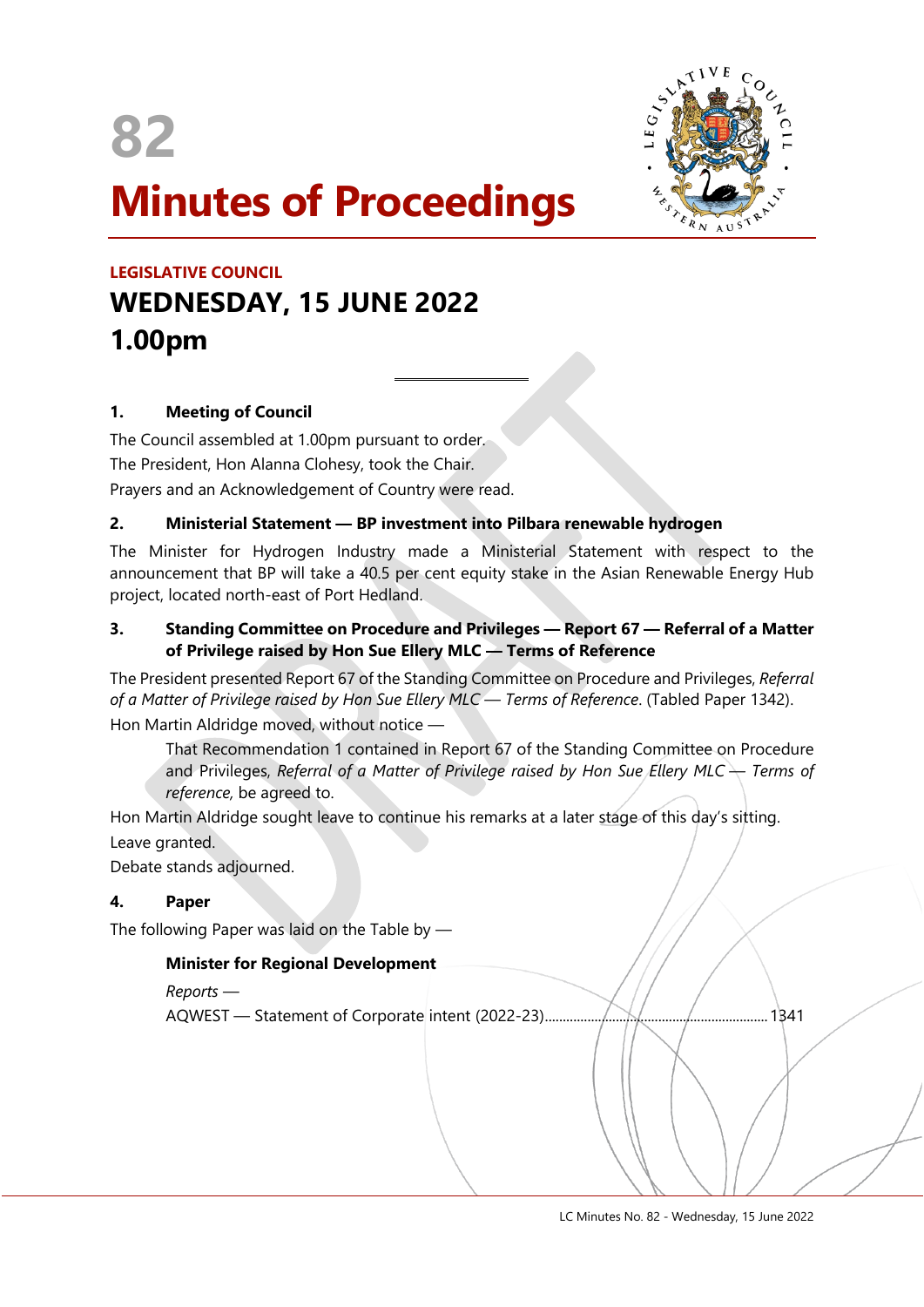#### **5. Consideration of Committee Reports**

Pursuant to order for the consideration of Committee Reports.

#### ———— **In Committee**

(Hon Martin Aldridge in the Chair)

**Joint Standing Committee on the Corruption and Crime Commission — Report 2 — If not the CCC … then where? An examination of the Corruption and Crime Commission's oversight of excessive use of force allegations against members of the WA Police Force**

Debate resumed on the motion of Hon Dr Steve Thomas, That the Report be noted.

Question — put and passed.

**Joint Standing Committee on the Corruption and Crime Commission — Report 3 — A GOOD YEAR'. The work of the Parliamentary Inspector of the Corruption and Crime Commission**

Hon Dr Steve Thomas moved, That the Report be noted.

Debate ensued.

*Interruption pursuant to order.*

The Acting President resumed the Chair.

The Deputy Chair of Committees reported that the Committee of the Whole House had considered the —

————

- (1) Joint Standing Committee on the Corruption and Crime Commission Report 2 *If not the CCC … then where? An examination of the Corruption and Crime Commission's oversight of excessive use of force allegations against members of the WA Police Force* and had noted same.
- (2) Joint Standing Committee on the Corruption and Crime Commission Report 3 *A GOOD YEAR'. The work of the Parliamentary Inspector of the Corruption and Crime Commission*, made progress, and seeks to sit again.

Report adopted.

#### **6. Order of Business**

Ordered — That Order of the Day No. 1, *City of Vincent Local Government Property Local Law 2021 — Disallowance*, be taken after Order of the Day No. 9, *Forest Products Amendment Bill 2021*. (Leader of the House).

#### **7. Estimates of Revenue and Expenditure — Consolidated Account Estimates 2022–2023**

The Order of the Day having been read for the adjourned debate on the motion of the Minister for Emergency Services representing the Treasurer as follows —

That pursuant to Standing Order 69(1) the Legislative Council take note of Tabled Paper 1270A-D (2022–2023 Budget Statements), laid upon the Table of the House on 12 May 2022.

Debate ensued.

On the motion of Hon Colin de Grussa the debate was adjourned to the next sitting.

#### **8. Criminal Appeals Amendment Bill 2021**

The Order of the Day for the further consideration of this Bill, in Committee of the Whole House, having been read.

The Acting President left the Chair.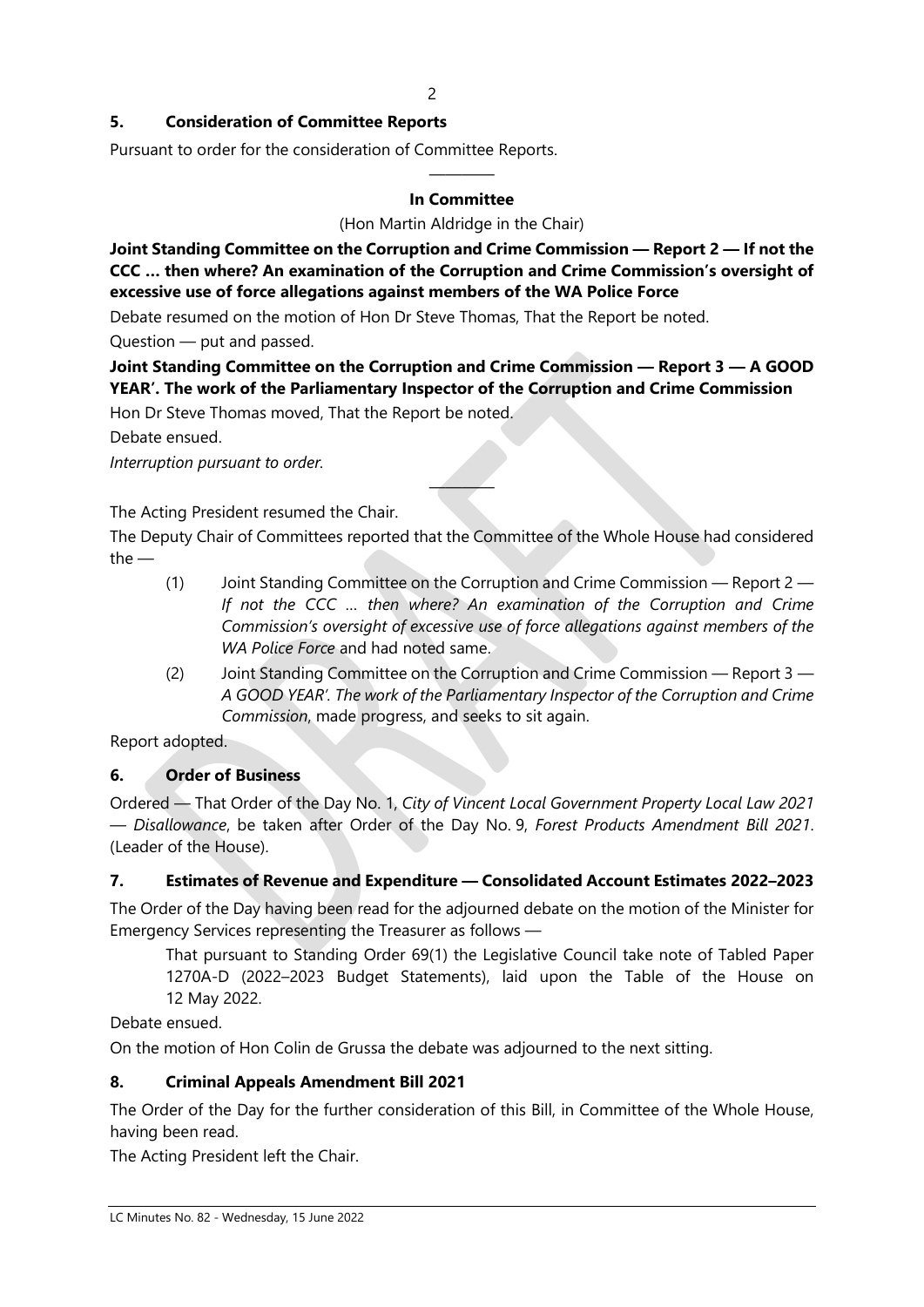#### ———— **In Committee**

(Hon Peter Foster in the Chair)

Clause 4. Debate resumed. Clause agreed to. Clause 5 agreed to. Clause 6. Debate ensued. Clause agreed to. Clauses 7 to 14 agreed to. Title agreed to.

The President resumed the Chair.

Bill reported without amendment.

Report adopted.

The Parliamentary Secretary to the Attorney General moved, That the Bill be read a third time. The President announced that the Deputy Chair of Committees had certified that this was a true copy of the Bill as agreed to in Committee of the Whole House and reported.

————

Question — put and passed.

Bill read a third time and passed.

#### **9. Order of Business**

Ordered — That consideration of Recommendation 1 of the report of the Standing Committee on Procedure and Privileges, Report No. 67, *Referral of a Matter of Privilege raised by Hon Sue Ellery MLC — Terms of Reference,* be taken forthwith. (Leader of the House).

#### **10. Standing Committee on Procedure and Privileges — Report 67 —** *Referral of a Matter of Privilege raised by Hon Sue Ellery MLC — Terms of Reference*

The Order of the Day having been called for the adjourned debate on the motion of Hon Martin Aldridge as follows —

That Recommendation 1 contained in Report 67 of the Standing Committee on Procedure and Privileges, *Referral of a Matter of Privilege raised by Hon Sue Ellery MLC — Terms of reference,* be agreed to.

Debate ensued.

Question — put and passed.

#### **11. Order of Business**

Ordered — That Order of the Day No. 11, *Soil and Land Conservation Amendment Bill 2021*, be taken forthwith. (Leader of the House).

#### **12. Soil and Land Conservation Amendment Bill 2021**

The Order of the Day having been read for the adjourned debate on the second reading of this Bill. Debate ensued.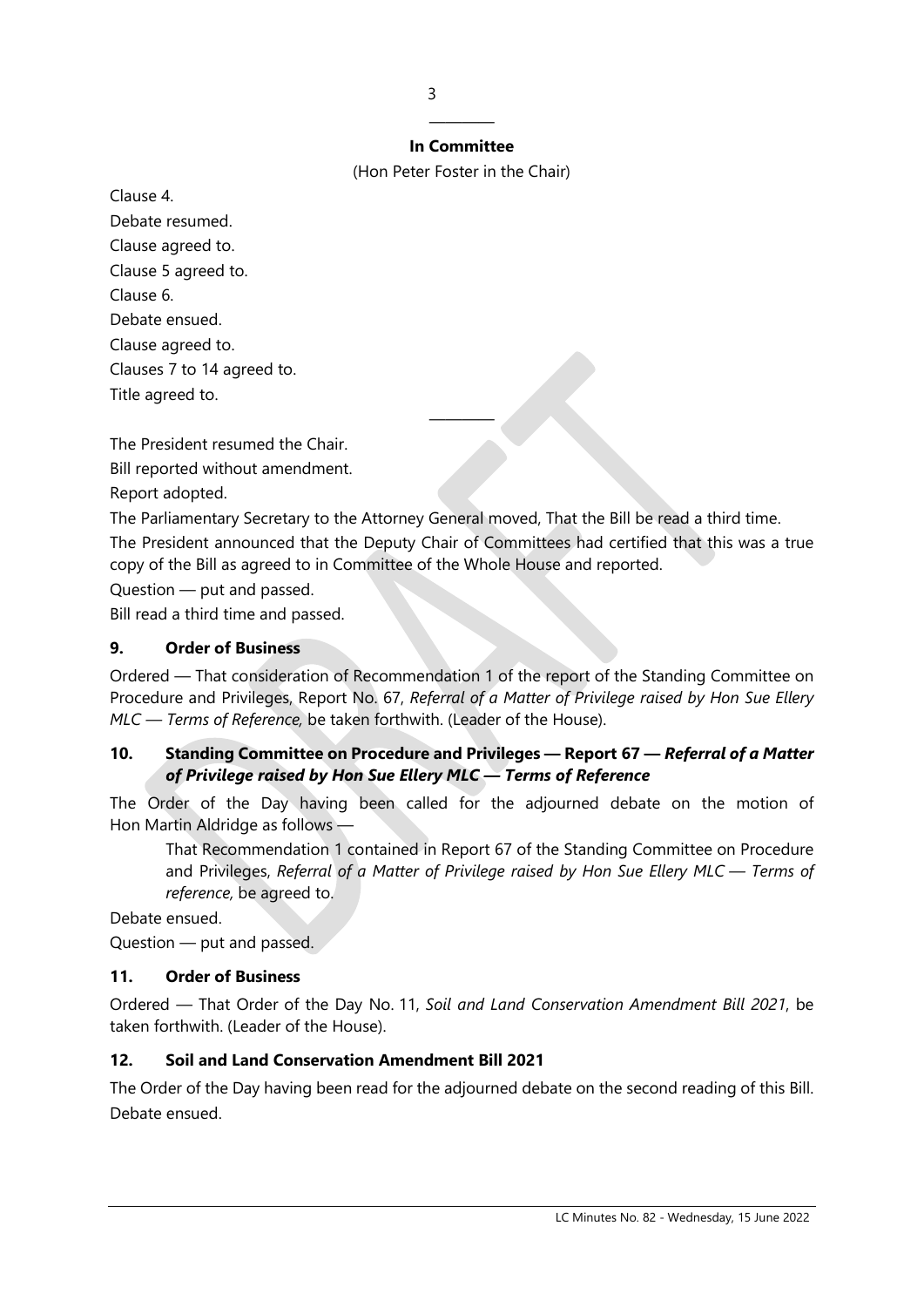#### **13. Questions Without Notice**

Questions without notice were taken.

The Leader of the House representing the Minister for Mental Health, by leave, incorporated into *Hansard* information in relation to funding for Mother Baby Units to provide perinatal support and treatment services, in response to a question without notice asked by Hon Donna Faragher.

The Minister for Regional Development tabled two reports, the Department of Water and Environmental Regulation, *Aligning the domestic garden bore sprinkler roster with the scheme water roster*, and *Gnangara ground water allocation plan statement of response*, in response to a question without notice asked by Hon Peter Collier. (Tabled Paper 1343).

The Minister for Regional Development representing the Minister for State Development, Jobs and Trade, by leave, incorporated into *Hansard* information in relation to gas plants supplying to the domestic gas market, in response to a question without notice asked by Hon Dr Brad Pettitt.

The Minister for Regional Development, by leave, incorporated into *Hansard* information in relation to the Collie Futures Fund, in response to a question without notice asked by Hon Dr Steve Thomas.

The Leader of the House representing the Minister for Mental Health, in accordance with Standing Order 108(2), advised that an answer to question on notice 737 asked by Hon Donna Faragher will be provided on 9 August 2022.

The Leader of the House representing the Minister for Health, in accordance with Standing Order 108(2), advised that answers to questions on notice 742 and 751 asked by Hon Donna Faragher will be provided on 9 August 2022.

The Parliamentary Secretary to the Minister for Disability Services on behalf of Minister for Emergency Services representing the Minister for Environment, by leave, incorporated into *Hansard* information in relation to fees charged for part IV environmental assessments under the *Environmental Protection (Cost Recovery) Regulations 2021*, in response to a question without notice asked by Hon Tjorn Sibma.

#### **14. Soil and Land Conservation Amendment Bill 2021**

Debate resumed on the second reading of this Bill (*see item 11 above*).

Question — put and passed.

Bill read a second time.

The Acting President left the Chair.

#### **In Committee** (Hon Dr Brian Walker in the Chair)

————

Clause 1. Debate ensued. Clause agreed to. Clauses 2 to 7 agreed to. Clause 8. Debate ensued. Clause agreed to. Clauses 9 and 10 agreed to. Clause 11. Debate ensued. Clause agreed to. Clauses 12 to 15 agreed to.